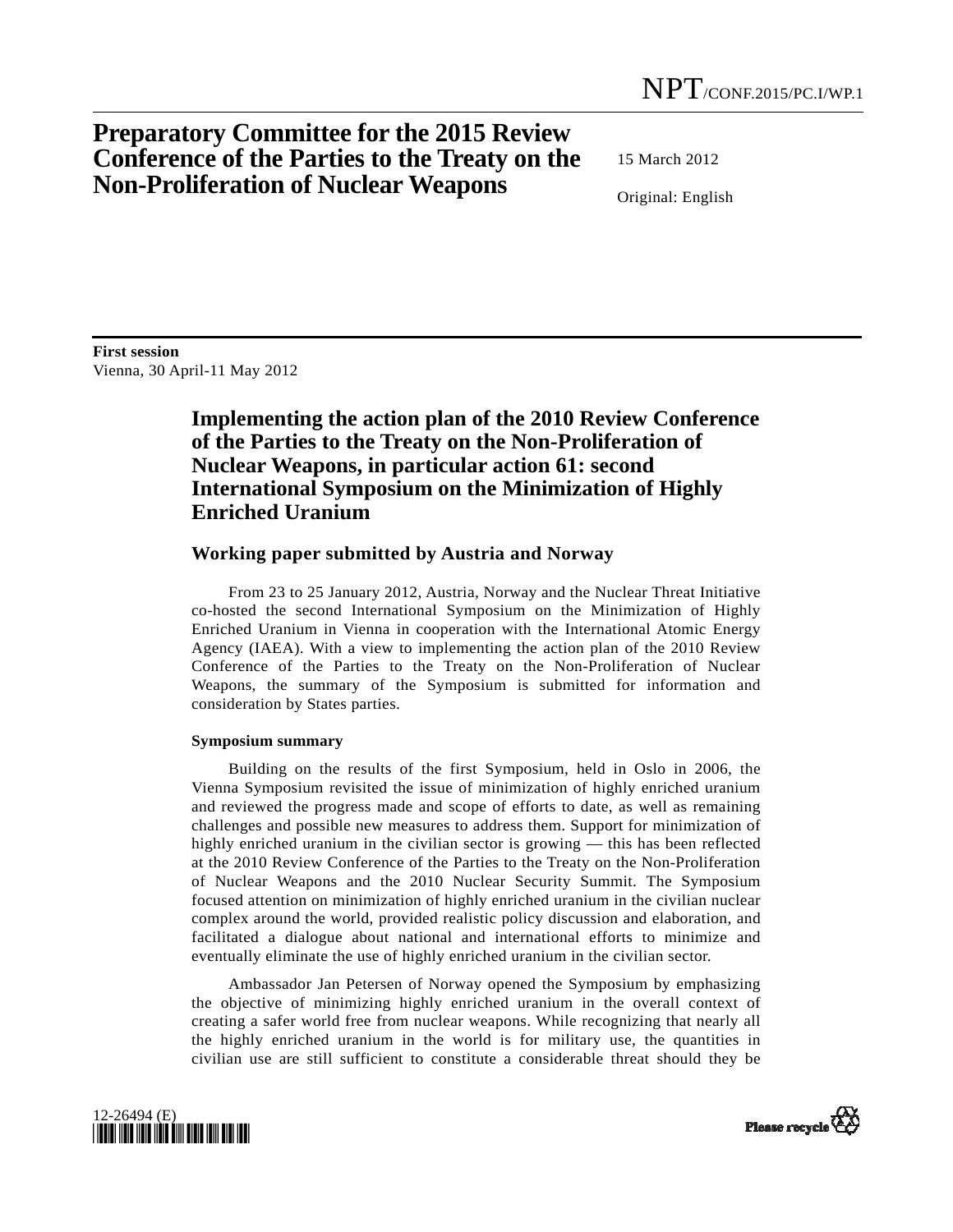acquired or re-directed for non-peaceful purposes. The minimization of highly enriched uranium is important as a non-proliferation concern, to advance international cooperation on the peaceful uses of nuclear energy and to support nuclear disarmament. Therefore, IAEA plays an essential role in verification and promoting accountability, safety and security of peaceful applications of nuclear technology globally.

 Following the speech by Mr. Petersen, the following topics were discussed in six panels:

- Operating facilities fuelled by highly enriched uranium and remaining challenges
- Minimization successes: technical, political and economic drivers
- Minimization challenges in the United States of America and the Russian Federation: political, technical and economic issues
- Global minimization challenges: political, technical and economic issues
- International cooperative efforts: Governments, industry and international organizations
- High-level policy views on minimization of highly enriched uranium

#### **Summary of Symposium discussions**

 The use of highly enriched uranium for a host of civilian and military purposes poses real safety and security risks, and time is not on our side. Large amounts of highly enriched uranium for civilian and military purposes exist in many countries. The bulk of this highly enriched uranium is located in the United States and the Russian Federation, although significant stockpiles are also found in many other States. Great progress in the minimization of highly enriched uranium stocks and utilization has been achieved in the past decade, including the conversion of reactors fuelled by highly enriched uranium to low enriched uranium, cooperative efforts such as the United States-Russian Federation highly enriched uranium blend-down programme (megatons to megawatts) and material conversion and consolidation programme have achieved important successes. However, many challenges remain.

 Considerable attention was given to the use of highly enriched uranium in research facilities, propulsion vessels and in stocks, both in the civilian and military (non-explosive) areas. There was overall agreement that there were more than 100 remaining facilities fuelled by highly enriched uranium globally and that hundreds of kilograms of highly enriched uranium were used annually in civilian facilities. Other fuel cycle activities that involve highly enriched uranium at additional sites and locations, such as fuel manufacturing, transport and waste handling, represent an important additional challenge.

 One of these key challenges is to fully understand the scope of the problem. This can be improved through transparency. There is no mandatory transparency regime or regular public declaration regarding civilian highly enriched uranium stockpiles, although all non-nuclear weapon States provide confidential reporting under their IAEA safeguards agreements. France, Germany and the United Kingdom of Great Britain and Northern Ireland provide declarations on civilian highly enriched uranium holdings for publication by IAEA as an addendum to their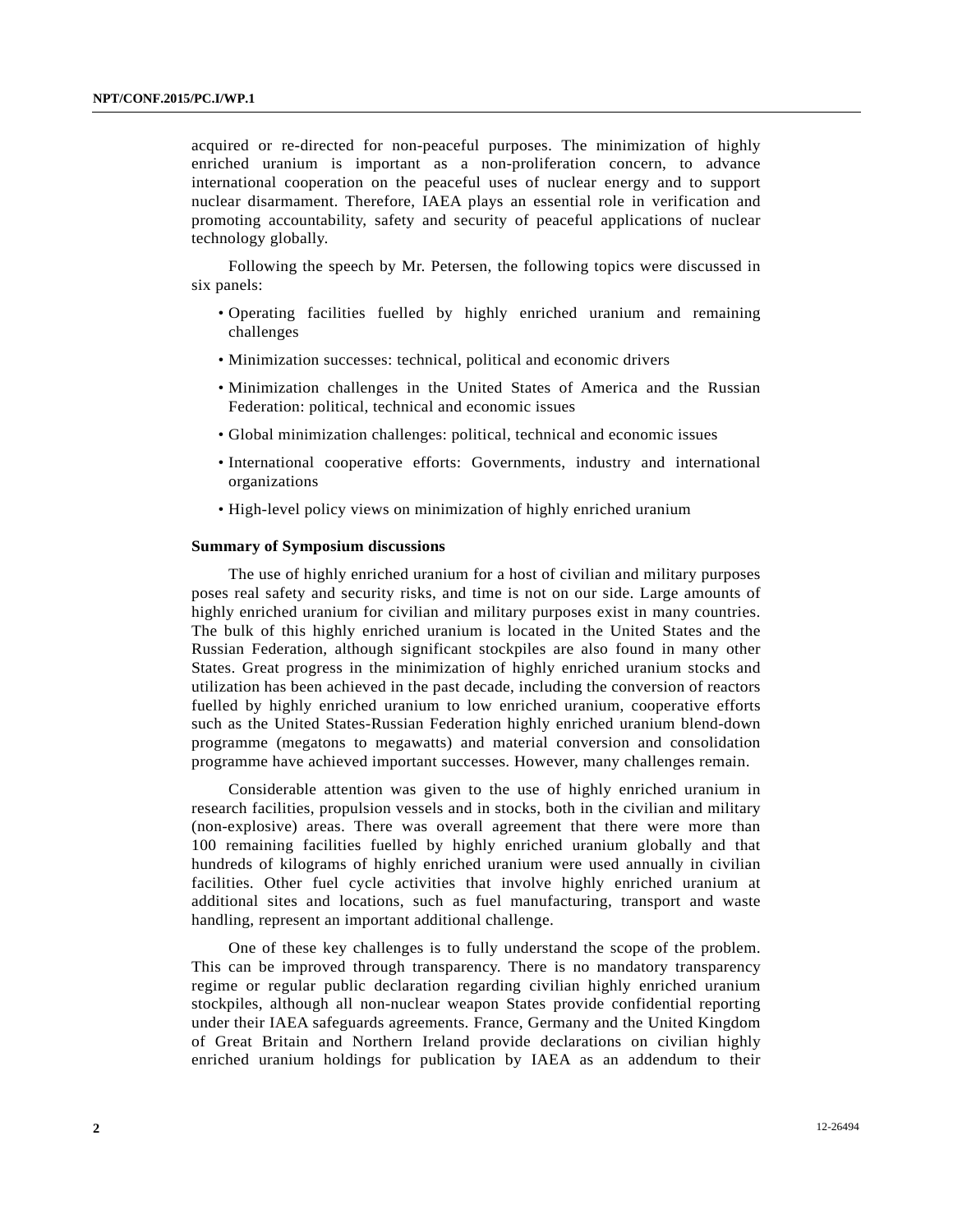voluntary civilian plutonium declaration. Until there is a norm for increasing transparency of civilian highly enriched uranium holdings, voluntary declarations by all States with highly enriched uranium should be encouraged. One additional challenge with regard to transparency is how to include military non-explosive stockpiles. It may be advisable to include in declarations on highly enriched uranium the inventories of material resulting from nuclear disarmament, material declared in excess of defence needs and material in active and reserve stockpiles for military, naval propulsion.

 Another challenge is determining the right balance between removal of highly enriched uranium and increasing security for material in place. While conversion and removal activities can create increased security risks through changes in material forms and transport requirements, these must be weighed on a case-by-case basis against the longer-term risk reductions generated by the consolidation and elimination of such material. Efforts to remove, eliminate or consolidate holdings of highly enriched uranium should be carried out in a manner that provides the highest level of security for this material, including during its transport.

 There have been great successes — even breakthroughs — in minimization of highly enriched uranium in the last five years. Many research reactor facilities, including those in Romania and Uzbekistan have successfully moved to low enriched uranium cores with the active financial and technical support of programmes in the United States and the Russian Federation. These cases reflect the important foundational elements of a successful research reactor conversion effort: effective legal and regulatory frameworks, active support and positive decisionmaking of the Government and facility operator, international cooperation, qualified national and international experts to manage the process and the assistance of IAEA. It is important to remember that reactor conversion and fuel removal efforts often span multiple administrations. Therefore, a deliberate campaign to build a broad constituency of support, including in the public through the media, can be important.

 There has been significant progress on conversion of molybdenum-99 production processes as well. All major commercial suppliers have made the political commitment to convert their facilities and processes to use low enriched uranium before 2015, and Australia (through a technology partnership with Argentina) has led the way in developing the capacity to become a commercial producer of low enriched uranium-based molybdenum-99. It is advisable to convert current uranium fission-based processes from highly enriched uranium to low enriched uranium using variations of existing technologies while new approaches, such as neutron activation and solution reactors, are developed and assessed for their potential.

 The economics are not yet clear regarding conversion decisions, and this is due in part to the lack of real cost recovery in past molybdenum-99 production activities. In order to make educated decisions about the impact of introducing low enriched uranium-based molybdenum-99, it is important to undertake, as the Organization for Economic Cooperation and Development is doing now, a full cost assessment of the molybdenum-technetium supply chain. The pace, scale, timing and scope of conversion efforts have commercial and economic impacts that must be understood and may also affect reliability of supply. Reliability of fuel and target material is a conversion driver because a predicted future difficulty in procuring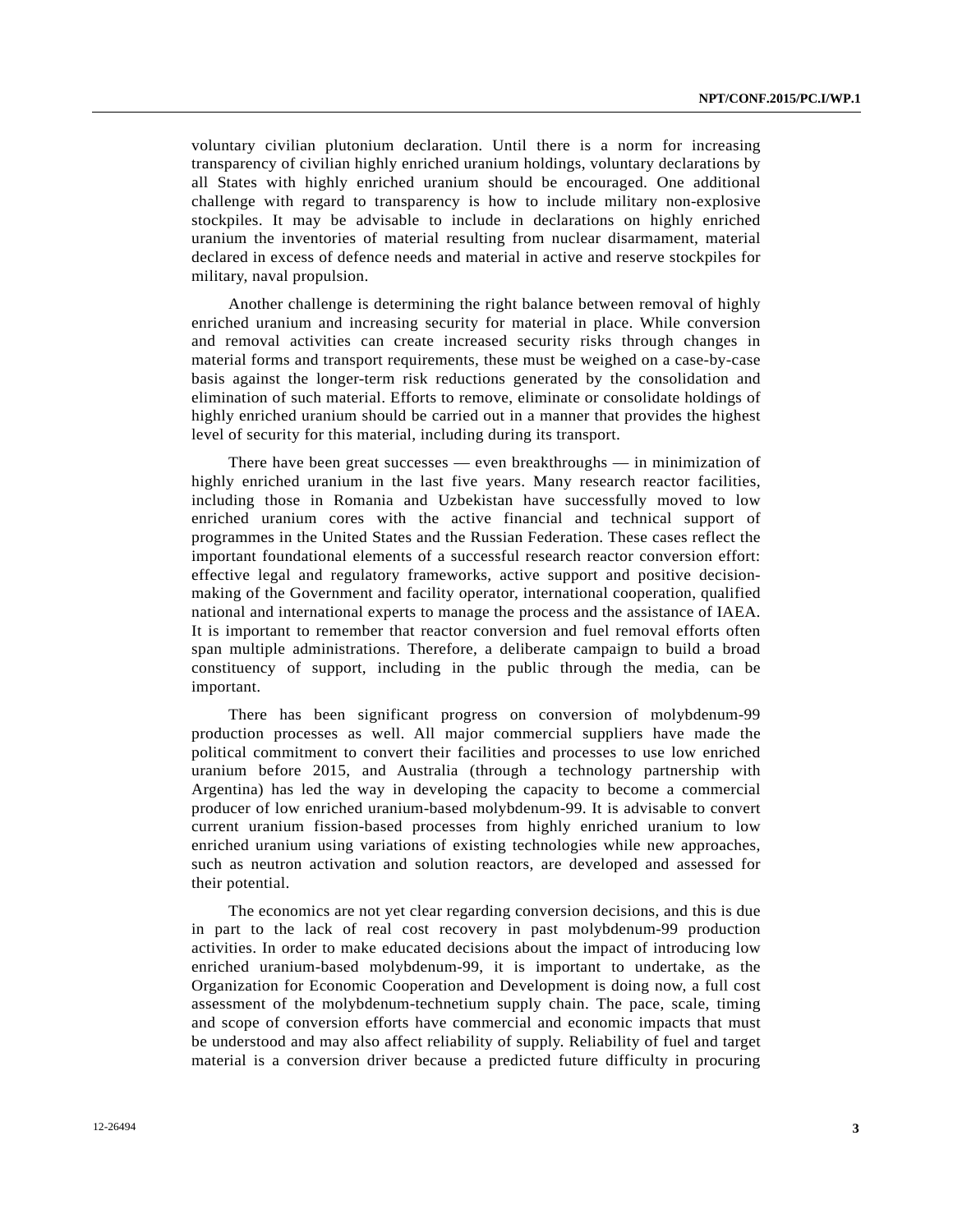highly enriched uranium for medical isotope production could lead to a positive decision to convert in order to avoid supply interruptions. However, unreasonable fears about the unreliability of material suppliers should not be used to justify potentially problematic fuel cycle decisions.

 It is also important to ensure that predictable regulatory regimes are supportive of low enriched uranium-based molybdenum-99 production approaches so that the supply is assured. Countries should be prepared to facilitate the timely licensing of both low enriched uranium-based production processes and the medical isotopes that are produced. International cooperation in this area is critical, and it is important to recognize the linked relationships and to coordinate the different players, including different nationalities and the public and private sectors.

 The United States and the Russian Federation have a special responsibility for minimization of highly enriched uranium because they possess more than 90 per cent of the global stockpile of highly enriched uranium and operate more than 50 per cent of the research reactors fuelled by highly enriched uranium. They have also provided most of the highly enriched uranium research reactors around the world and the material to fuel them. Important progress has been made as both countries have facilitated major reactor conversion and fuel take-back efforts, and have engaged in efforts to consolidate their nuclear complexes. In particular, the Global Threat Reduction Initiative of the United States Department of Energy has facilitated the conversion or shutdown of 38 reactors since 2004 and is developing new low enriched uranium fuels for reactors that cannot be converted with existing fuels.

 There is still a great deal of work to do in the United States and the Russian Federation, including making policy decisions that take perceived risk into account. Highly enriched uranium is still used by facilities within the traditional scope of the Reduced Enrichment for Research and Test Reactors (RERTR) Programme, and many facilities — for example, critical assemblies and pulsed reactors — do not have viable conversion or shutdown paths. In addition, highly enriched uranium is still used by facilities outside the traditional scope of the RERTR Programme, and the reactors that remain to be converted are the most technically challenging. However, while these challenges do exist for certain facilities, in particular highflux reactors and reactors with unique fuel designs, conversion is possible in almost all instances, provided that the fuel in development is properly qualified. It is important to note that for conversion to be sustainable, operators must be confident that post-conversion performance objectives for the reactors will be met. Work done to date suggests that conversion, in almost all cases, does not degrade performance. It is more difficult to ensure operator and Government commitment to the objective of highly enriched uranium minimization owing to competing pressures such as increased costs, the length of time required to complete the conversion mission and operational and regulatory uncertainty.

 The United States and the Russian Federation must now broaden and accelerate existing programmes to incorporate additional facilities and materials and broaden policy approaches and incentives across the spectrum of programmes for the minimization of highly enriched uranium. In addition, it would be valuable for the Russian Federation to develop a strategic plan on nuclear science and technology to determine how many research reactors and critical assemblies are needed to enable the State's overall scientific mission, in order to ensure that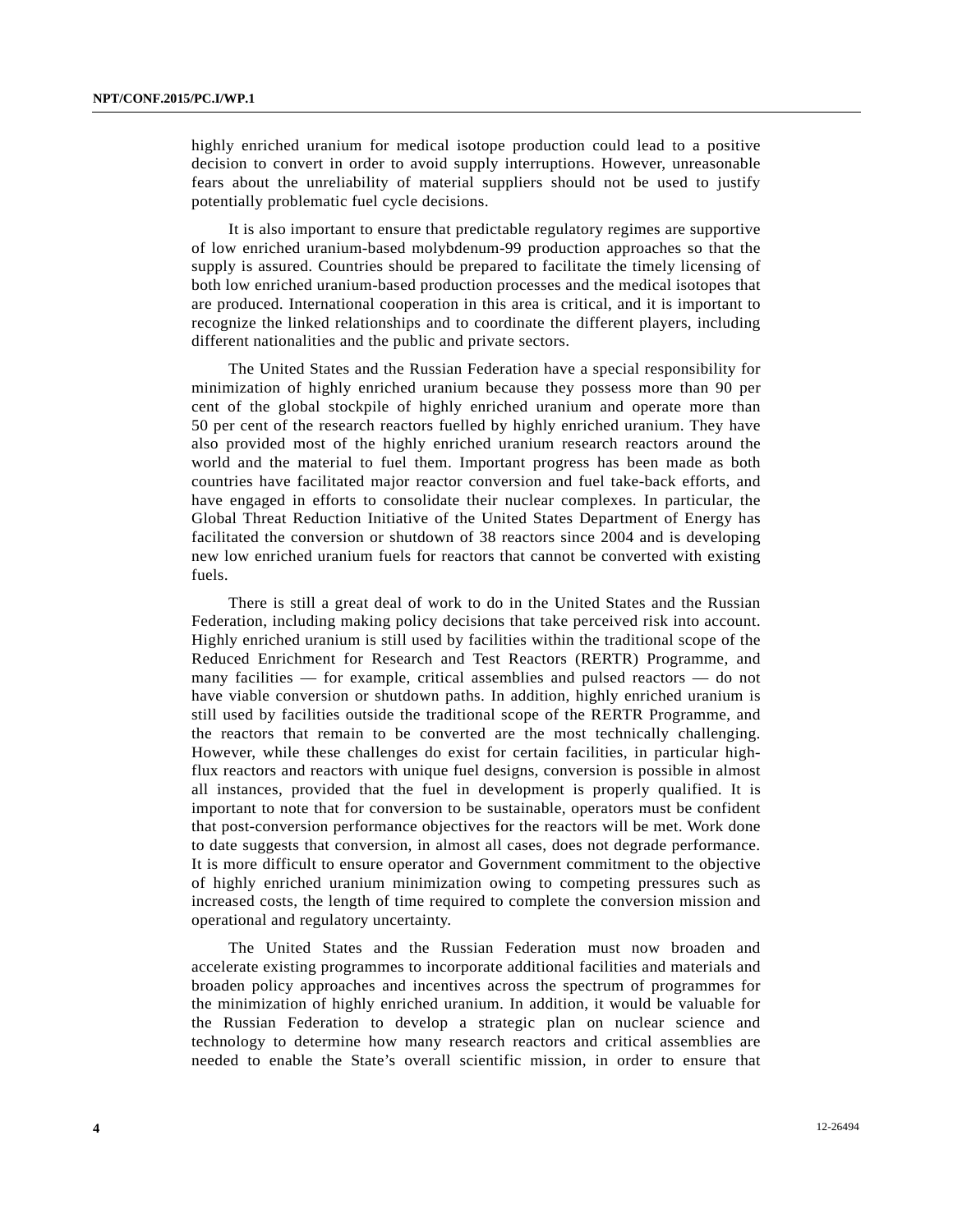minimization programmes have forward momentum and are sustainable and irreversible.

 Outside of the United States and the Russian Federation, significant challenges to the minimization agenda remain. There are a smaller number of facilities that await feasible conversion strategies, but those that remain outside current conversion plans pose the greatest challenges. With some of these facilities, conversion remains a question of priorities. If the decision is made that no sacrifice in performance metrics is acceptable, it becomes difficult to imagine conversion decisions before new fuels under development become available. Therefore, in considering conversion, we must ask how much performance is enough. Is more always better? In some very limited cases it might be necessary to envision a layered policy approach that might include:

- Pursuing a commitment to reduce enrichment as far below weapons grade as possible
- An ongoing assessment of the real performance needs of the facility
- A firm commitment to continued development of low enriched uranium fuels in the meantime
- A commitment to convert as soon as feasible

 In other types of facilities based on highly enriched uranium in some countries, such as the fast critical assembly in Japan, there is a lack of strategic direction regarding the current use and future need for the facility. Reduced enrichment below weapons grade may be advisable for these facilities as well, in advance of a full conversion to low enriched uranium or a decision to shut down.

 International cooperation is vital to efforts for the minimization of highly enriched uranium. The United States Global Threat Reduction Initiative is an example of one country working bilaterally with other States to reduce highly enriched uranium in research reactors and production of medical isotopes, and facilitating international collaborative efforts on issues such as new fuel development and material removal. Some international activities are intended to create an incentive for the use of low enriched uranium-based products and processes, such as only purchasing medical isotopes made from low enriched uranium. Other efforts focus on the reduction and removal of highly enriched uranium. States should take on more visible, active roles in both bilateral and multilateral minimization efforts.

 IAEA works with member States around the world, upon request, to convert research reactors fuelled by highly enriched uranium, to convert medical isotope production processes from highly enriched uranium to low enriched uranium, and to assist member States in repatriating spent and fresh highly enriched uranium reactor fuel to its country of origin. This work should be supported and expanded, where possible. There are multiple paths that might be pursued to continue international efforts for the minimization of highly enriched uranium:

- Prioritizing and addressing the threats that are considered most serious
- Dealing with the States and programmes that have the most material in an effort to reduce those amounts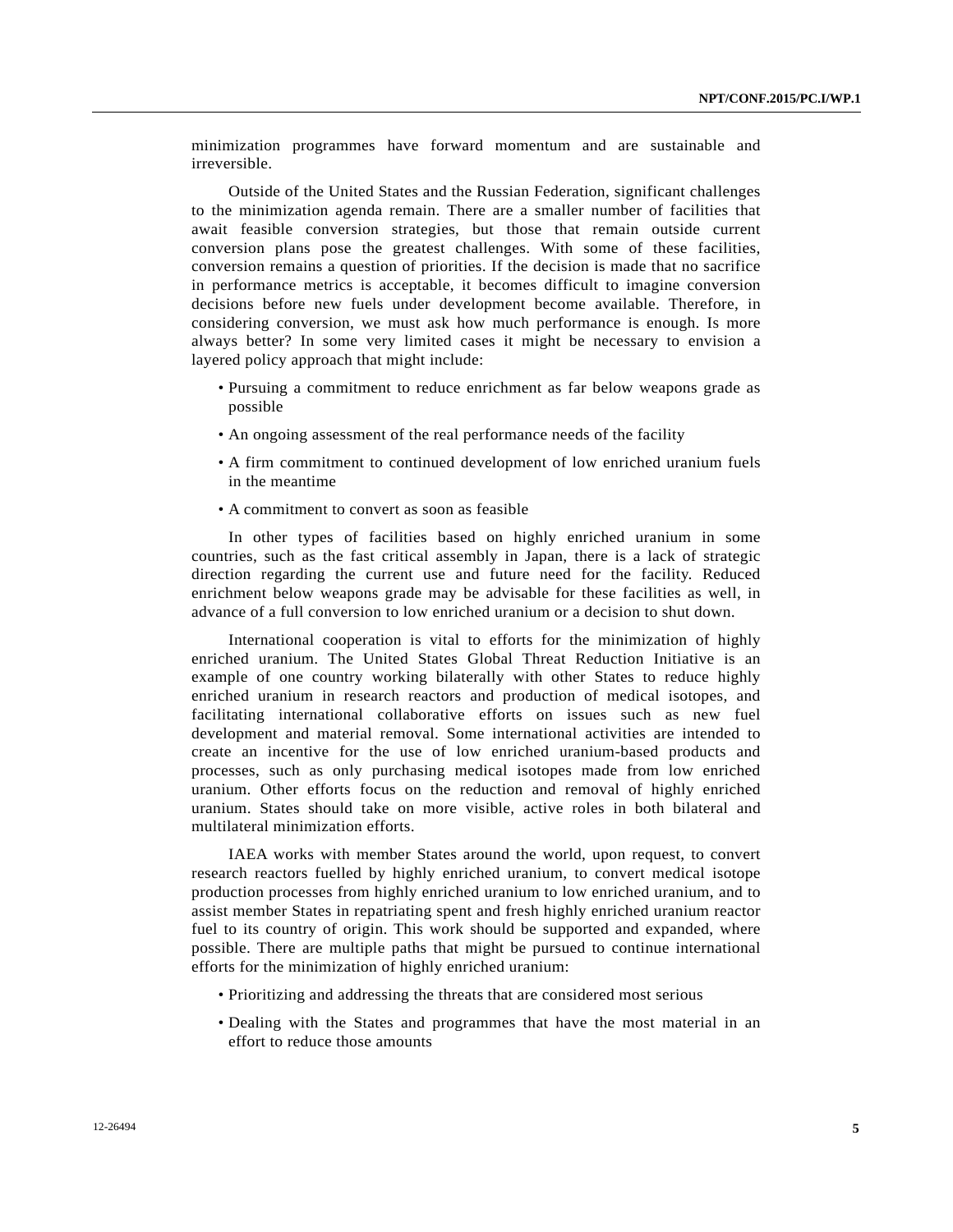• Finding the areas that are easiest to work on, the "low-hanging fruit", technically and politically

 Current minimization goals are driven primarily by security concerns. While most States are aware of work on minimization of highly enriched uranium, nuclear security does not have the same drivers — for example, a major, catastrophic event — that has motivated improvements in nuclear safety. One of the major contributions that international organizations and non-governmental organizations can make to these efforts is providing forums for discussion about security of highly enriched uranium. One specific measure is implementation of international security accreditation — such as that being developed by the World Institute for Nuclear Security — that would ensure highly enriched uranium remaining at a site is adequately secured.

 High-level policy commitments guide practical minimization efforts. For several States, political considerations related to the implementation of the action plan from the 2010 Review Conference, Security Council resolutions and commitments made within the Nuclear Security Summit process, are important drivers for minimization of highly enriched uranium. Informal discussions, such as the 2006 Oslo Symposium, have developed recommendations that are pursued by Governments. It is vital that future meetings, such as the Nuclear Security Summit to be held in Seoul in 2012, build and expand these efforts and move the agenda forward in concrete ways.

 For example, Ukraine — in addition to its decision to renounce nuclear weapons in the 1990s — has also committed, with IAEA support, to remove all stocks of highly enriched uranium. The United States has used the Nuclear Security Summit to expand its decades-long commitment to minimization of highly enriched uranium and to build and expand international partnerships in those efforts. Political commitments at the highest levels in those two countries, and in many others, are vital for sustained minimization success. It is necessary to build on such successes by engaging countries outside the Nuclear Security Summit and Non-proliferation Treaty processes.

 Some proposed and existing measures complement minimization efforts. Some countries may consider a voluntary commitment not to possess any highly enriched uranium or separated plutonium 239. A further step would be to establish a national or regional zone free of nuclear weapons usable material. Also, multilateral fuel assurance mechanisms, like the IAEA International Nuclear Fuel Bank, help support the objectives of the Treaty on the Non-Proliferation of Nuclear Weapons of facilitating the peaceful uses of nuclear energy and supporting global nuclear non-proliferation, while not constraining any State's right to the peaceful benefits of nuclear energy. Similarly, complying with the expanding IAEA nuclear security and safety framework, including the Convention on the Physical Protection of Nuclear Material and its amendment, INFCIRC/225/Revision 5, and other security- and safety-related instruments, helps in reducing risks of terrorist incidents and of accidents, while increasing the confidence of the international community. At the regional level, examples of close cooperation exist in Europe and Latin America.

#### **Policy ideas and recommendations from the Symposium co-hosts**

 The following recommendations may not be universally shared by all the Symposium participants, but they reflect a possible policy agenda moving forward.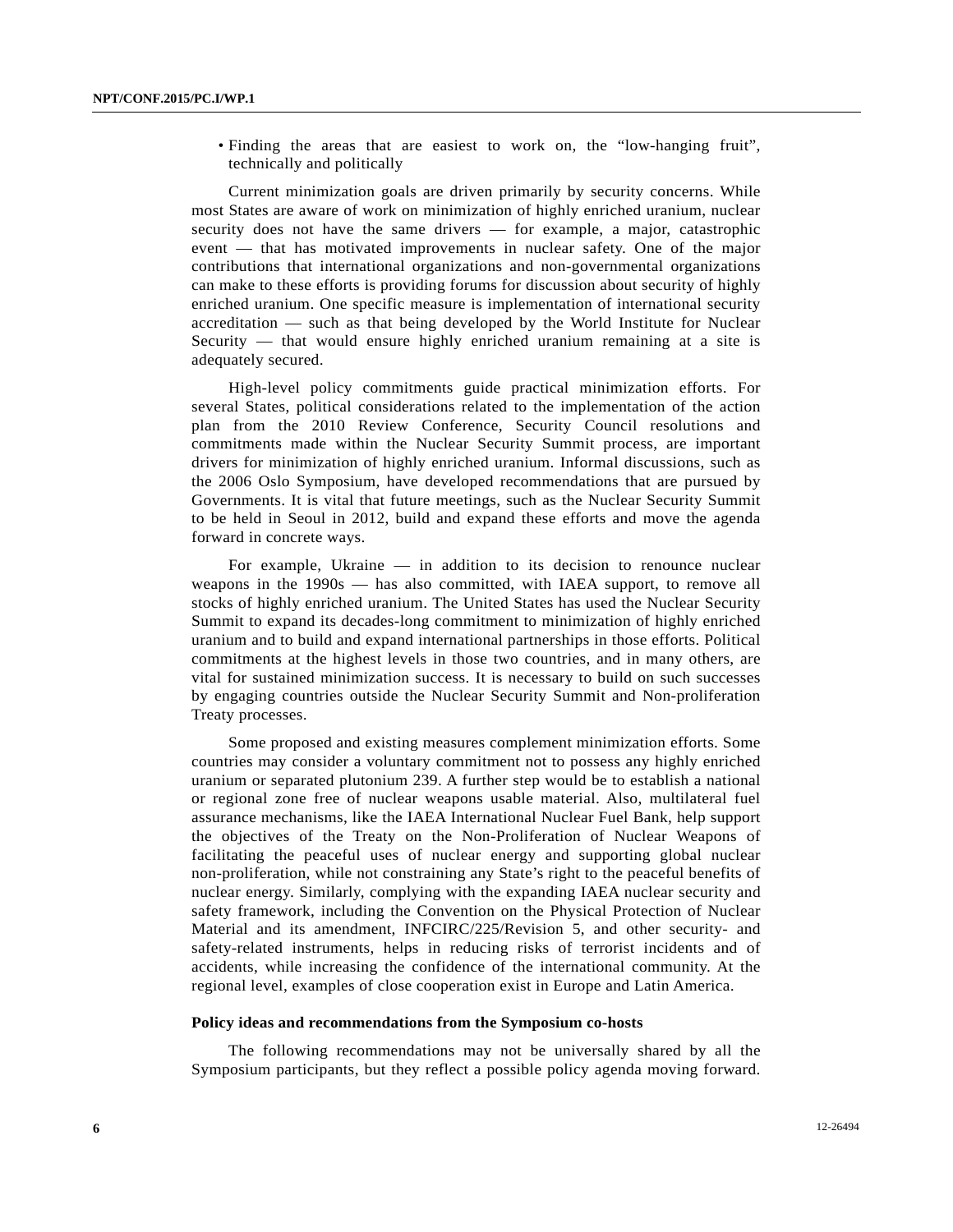They aim to promote tangible progress, as well as a culture of transparency, trust and cooperation in the peaceful uses of nuclear energy that also ensures the highest level of safety, security and non-proliferation.

#### *Minimization of highly enriched uranium*

1. Continue to convert highly enriched uranium-based facilities and processes, remove material from as many countries and locations as possible and ensure the highest levels of security wherever these materials remain.

2. Finish the miniature neutron source reactor conversion process, recognizing that politically difficult locations make such activities challenging but also necessary.

3. Consider additional incentives for conversion and removal.

4. Establish an internationally agreed norm that low enriched uranium will be used in place of highly enriched uranium in any new facility or process under development, design or construction (including in possible new applications such as space reactors).

5. For facilities for which low enriched uranium fuels are not yet available, secure commitment to reduce enrichment below weapons grade and to the lowest level possible, until such time as low enriched uranium fuel can be qualified.

6. Develop an international, cooperative research and development programme to examine options for the management of spent fuel from newly developed low enriched uranium fuel types resulting from conversion efforts.

7. Encourage security requirements that correspond to material types and demonstrate where conversion to low enriched uranium assists in lowering security costs, in order to encourage conversion decisions.

8. Encourage members of IAEA to recognize and support the expertise and capacity of the Agency to further assist international endeavours for the minimization of highly enriched uranium.

#### *Civilian naval propulsion reactors*

1. Establish a global norm that low enriched uranium will be used in place of highly enriched uranium in any new nuclear-powered civilian vessels.

2. Phase out or convert existing civilian vessels fuelled by highly enriched uranium.

#### *Transparency*

1. Develop international standards or guidelines for public declarations of inventories of highly enriched uranium on a regular basis with consistent form and content.

2. Encourage the voluntary declaration of inventories of highly enriched uranium globally, and in particular, given the large quantities, the declaration of more highly enriched uranium to be in excess of military needs (including from naval programmes) and commit to blend down material declared to be in excess.